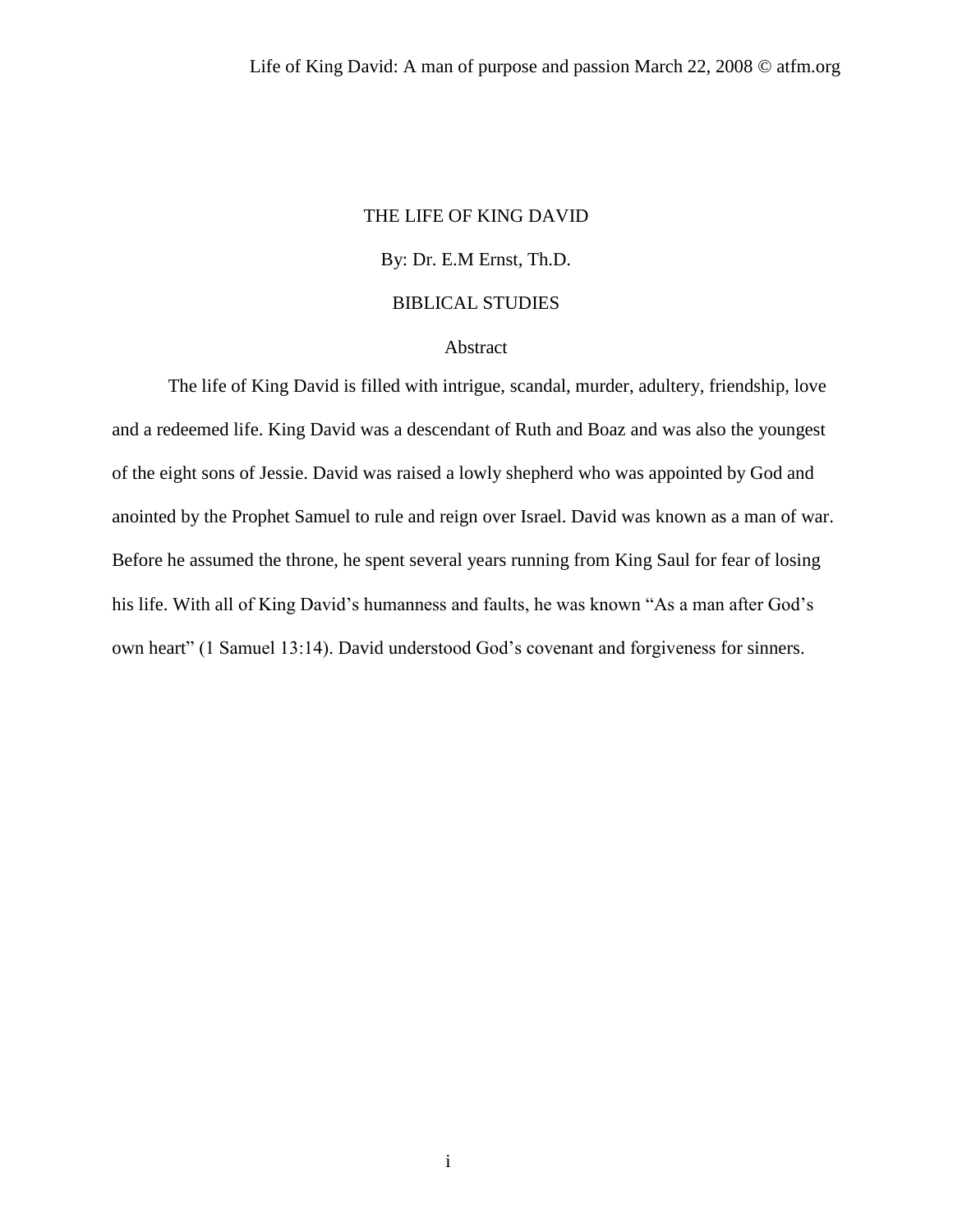# **CONTENTS**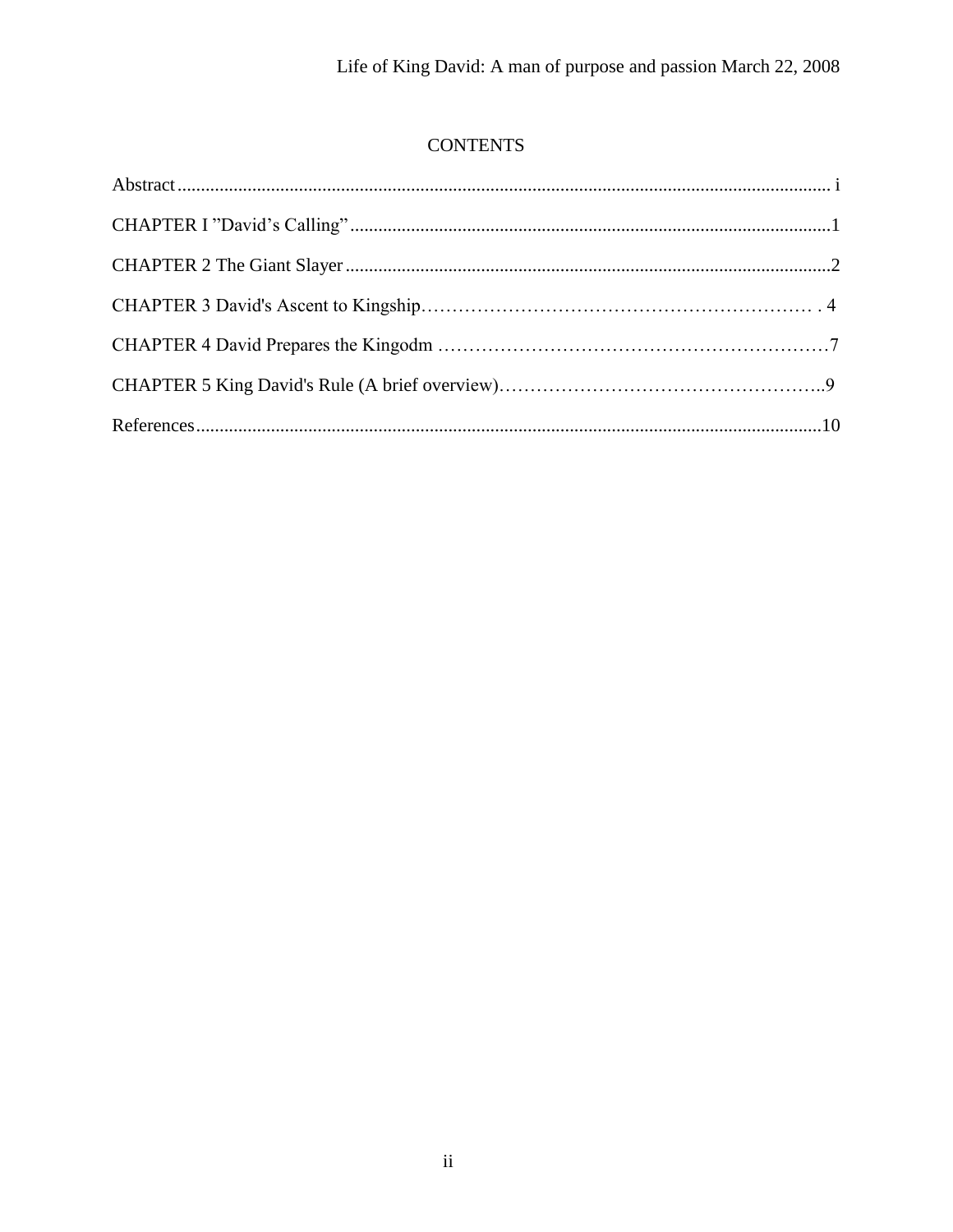## CHAPTER I

## "David's Calling"

In the Old Testament Book of 1 Samuel, *Chapter 16:1-13*, God calls Samuel the Prophet to fill his horn with oil and is sent to the house of Jessie. God tells Samuel that there is a "King" among the son's of Jessie.

Samuel offers a sacrifice as he is instructed by the LORD on what to do; then Samuel systematically invites Jessie's sons to stand before him, as he searches for the next King of Israel. One by one each of Jessie's sons is presented to the prophet, all but David. One by one they are rejected by the LORD.

Finally, Samuel asks God, "Surely, the LORD'S anointed is before me?" (1 Sam16:6), After Samuel has seven of Jessie's sons pass before him, God answers Samuel and tells him not to look on the person's outward appearance, for that is what man sees, but to look at the heart as God does. In 1 Samuel 16:11, Samuel asks Jessie if this is all of his sons. Jessie responds by saying that there is one more son but he is out in the field.

David is brought in from the field and David stands before Samuel. He is described as "Ruddy, with bright eyes and good looking", when Samuel took the horn of oil and anointed David the Spirit of the LORD came upon David to fulfill the destiny that God had on David's life.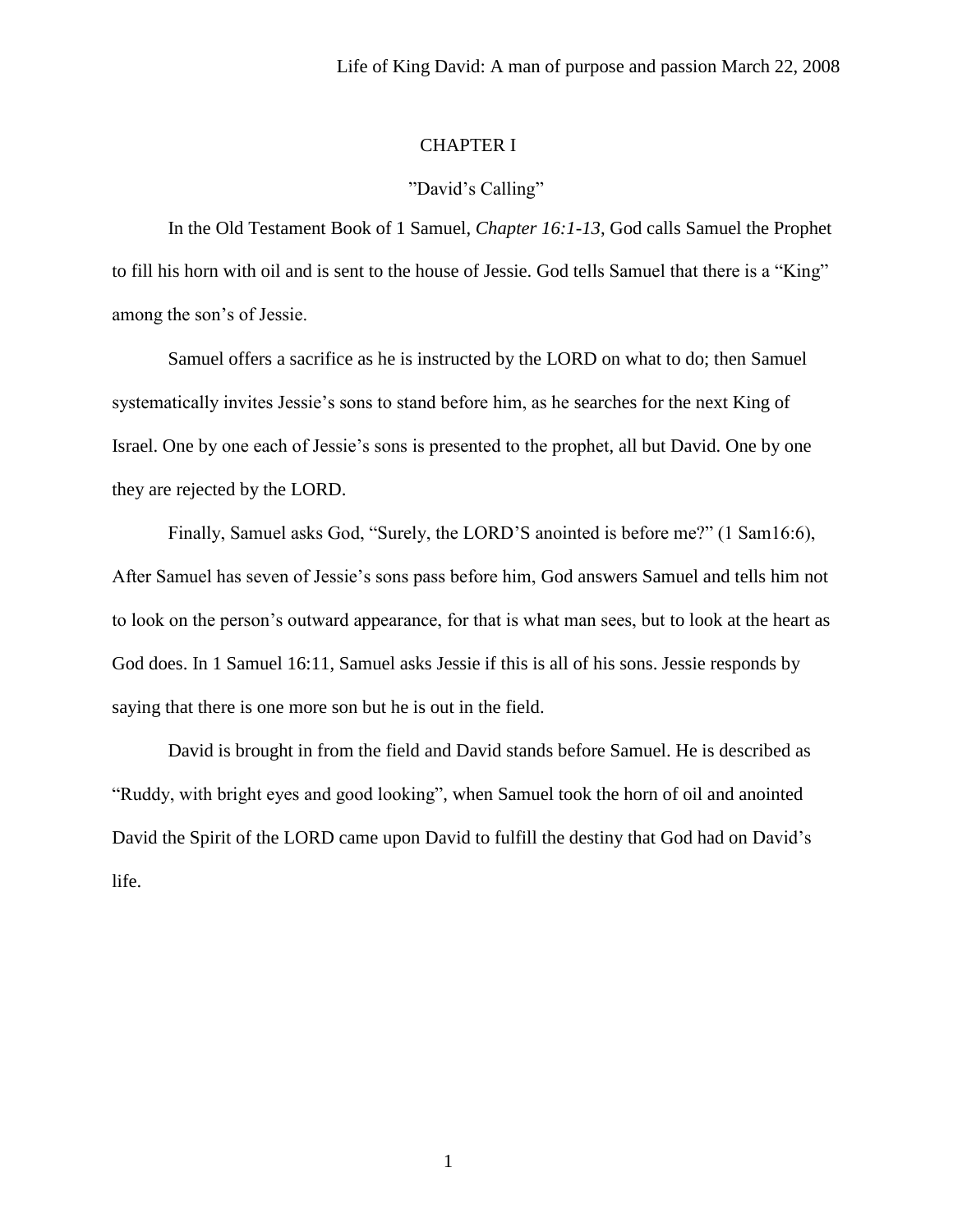## CHAPTER 2

#### "David the Giant Slayer"

1 Samuel 16:14-23 tells us that King Saul had a "Distressing Spirit" because the Spirit of the LORD had departed from King Saul on account of his pride and disobedience. God opens a door for David to be brought into the King's presence by playing his harp to soothe King Saul's Spirit and soul.

King Saul requests that Jessie's son David be brought in from the field from keeping his sheep, to play the harp for the King. David had such an anointing that it was felt by King Saul through the music David played. Playing the harp has familiarized David with the King and has thrust God's plan into motion.

At this time, King Saul was engaged in battle with the Philistines in the Valley of Elah. The Philistines mocked the Israelites and sent out Goliath to do battle with them. King Saul and his armies were afraid and dismayed because Goliath was over nine feet tall, which made him intimidating. David is sent to deliver supplies by his father Jessie. He sees the battlefield and is confused as to why the men are afraid of Goliath. King Saul offers a great reward to any solider that would engage Goliath in battle and defeat him. David decides that he will engage Goliath but not a way everyone thinks. David's older brother Eliab begins to mock David and accuse him of coming to see the battle, or enjoy a show.

David informs King Saul that when he was shepherding the flock in the field, he encountered a lion and a bear and was able to kill the attackers and protect his sheep.

(Little did David know that he would encounter "attackers" his entire life.)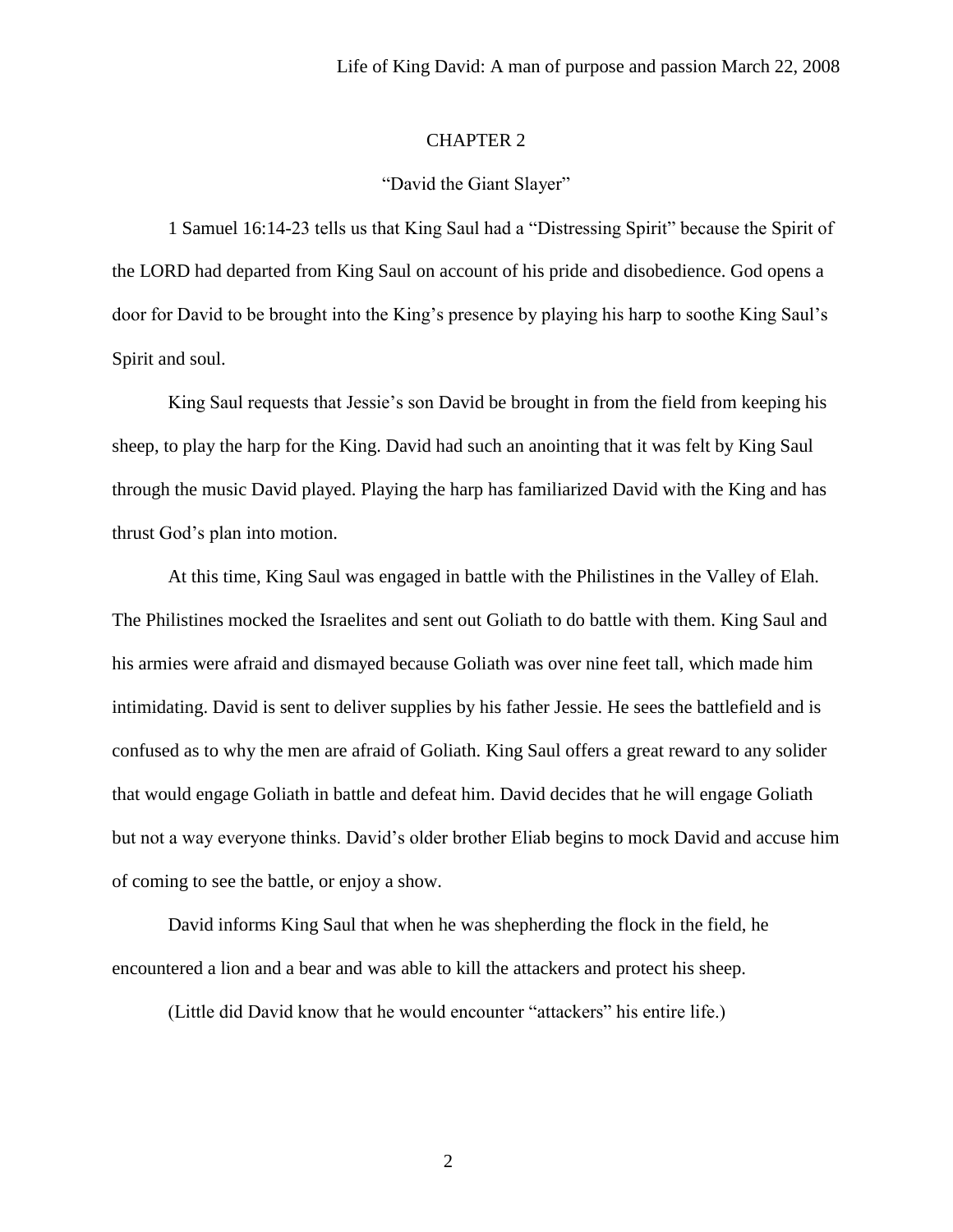King Saul tells David that he is not able to engage such a formidable foe as Goliath. However, David convinces King Saul to let him try because he has the power of the living God on his side.

Once again, King Saul attempts to solve the problem by human means. Saul puts his armor on David, but it doesn't fit. God wants to use David and the most unlikely people to complete his will and the weapons of our warfare that make no sense to us; that is how we know it is God.

Once David decides that he cannot go into battle in Saul's armor, he takes the armor off. Saul begins to be mocked about David being only "A Youth". David embraces what he knows, being a shepherd and slaying the lion and the bear with a stone and a sling.

David goes on the offensive and starts to engage Goliath, yelling at him that he, (David) comes in the name of the Living God and that the Lord will deliver Goliath into his hands.

David walks by the river and picks up five smooth stones. He swings his stones at Goliath and hit's him in the forehead. With one stone, David kills Goliath. David then takes Goliath's sword and cuts his head off. David receives the reward that is offered by King Saul in 1 Samuel 17:25-26. This begins the journey of David being brought into the King's Palace and the preparation to take over as the next king. Some people think that because David picked up 5 stones, it demonstrates his lack of faith. However, Dr. David Hocking said that Goliath had four brothers and David would use one for each one of the brothers. Therefore, exercise his faith that he would hit each one, once.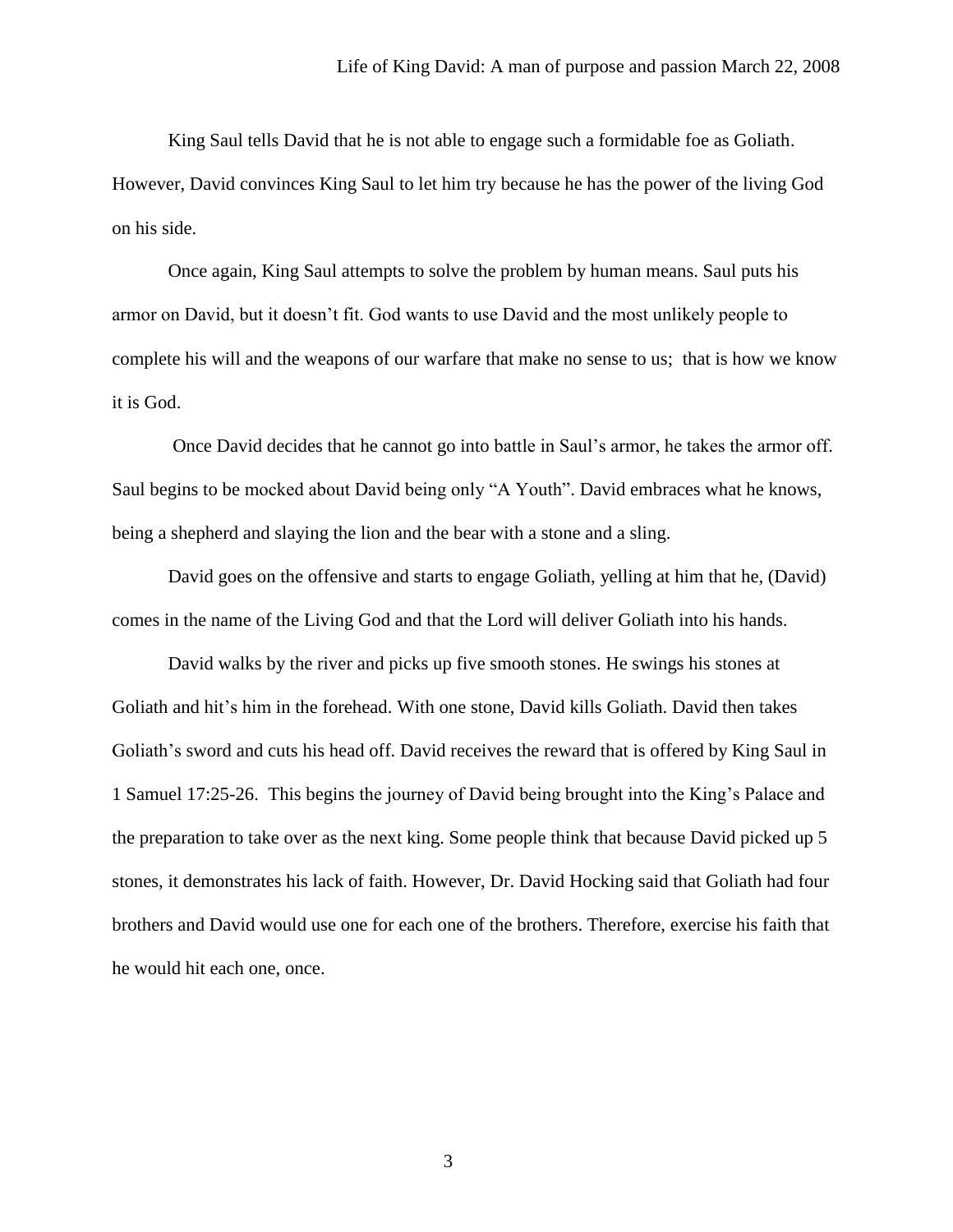#### CHAPTER 3

#### "David's Ascent to Kingship"

After David slays Goliath, he catapults into the hearts of the people with instant popularity. David kept a level head in the midst of all the pomp and circumstance, but King Saul became jealous. Then his jealously turned into hatred toward David and later into madness.

God starts to mold David into "His" man to be King. God uses David's relationships as tools to mold and shape his character. God teaches David to be a man of integrity, to be submissive and that he can be affectionate towards those in his circle of influence; as seen in David's relationship with Jonathan.

During the turbulent years before David assumes the throne, he faces severe obstacles and opposition with King Saul trying to pursue him and take his life. One thing that I believe was that David knew when God anointed him and that everything would come to pass, in spite of what others did.

David marries King Saul's daughter Michel as part of the reward for slaying Goliath. This enabled David to live in the palace long before he ever became King. King Saul's intent was to use his daughter against David.

The more David began to prosper, the more King Saul despised him. David cultivates a kinship with Saul's son Jonathan and this insights Saul to more anger. In 1 Samuel *18:1-3 it says, "David makes a covenant promise with Jonathan and his entire house."*

As David's popularity increases, King Saul comes to the end of his rope the distressing Spirit continues to harass King Saul so much that David must play his harp to quiet Saul's soul.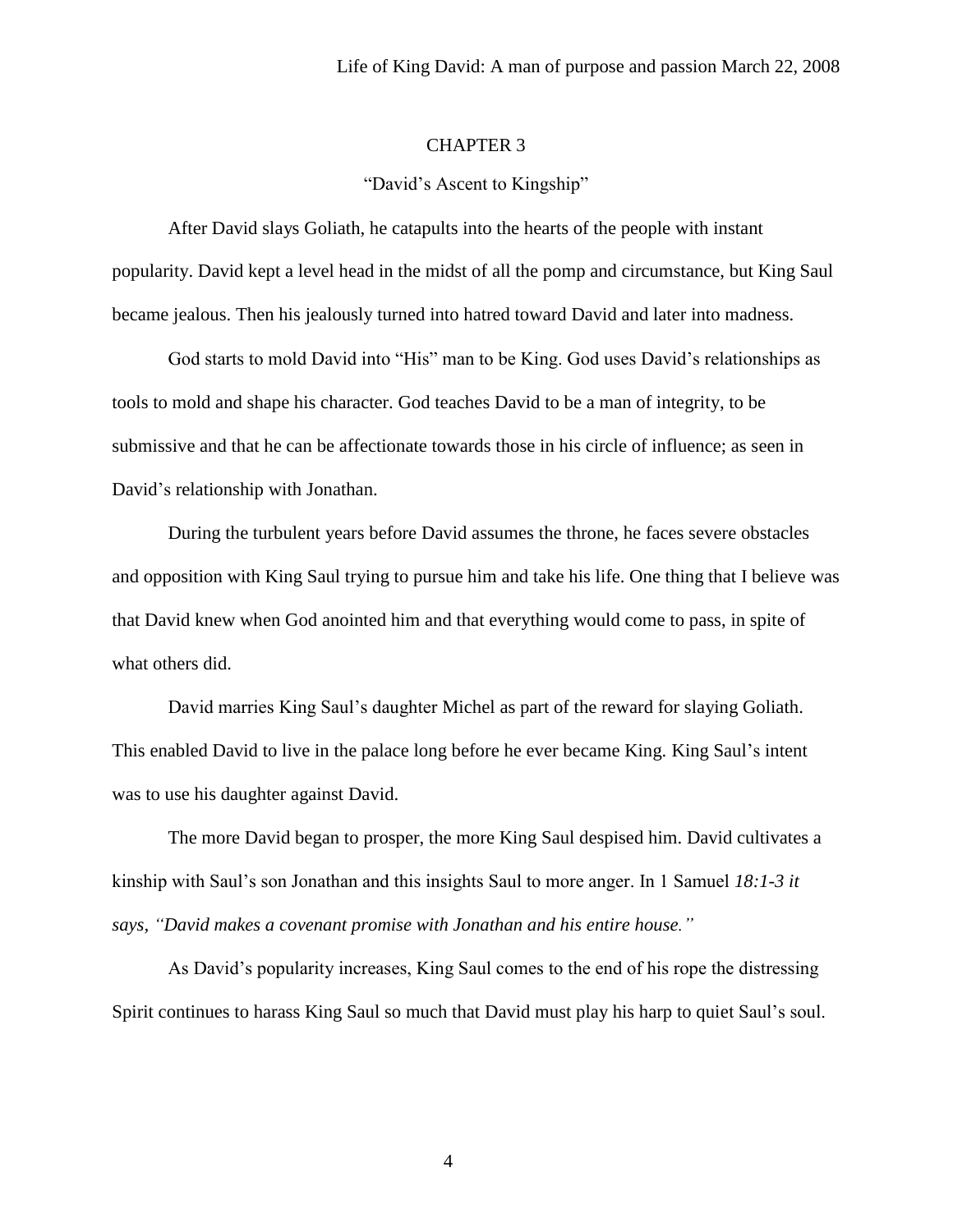King Saul, in all of his anger towards David, puts out a murderous directive to take David's life. Jonathan has to walk a dangerous line between his loyalty to his father and his love for his friend David. Jonathan confronts his father in this passage of scripture:

*"1 Sam 19:1-5 Now Saul spoke to Jonathan his son and to all his servants, that they should kill David; but Jonathan, Saul's son, delighted greatly in David. 2 So Jonathan told David, saying, "My father Saul seeks to kill you. Therefore please be on your guard until morning, and stay in a secret place and hide. 3 And I will go out and stand beside my father in the field where you are, and I will speak with my father about you. Then what I observe, I will tell you." 4 Thus Jonathan spoke well of David to Saul his father, and said to him, "Let not the king sin against his servant, against David, because he has not sinned against you, and because his works have been very good toward you. 5 For he took his life in his hands and killed the Philistine, and the LORD brought about a great deliverance for all Israel. You saw it and rejoiced. Why then will you sin against innocent blood, to kill David without a cause?" NKJV*

King Saul then makes a promise to Jonathan that he will not kill David. Jonathan sends word to David and David is brought into the King's presence; where Saul vows not to harm David. However, David is sent out by King Saul again to do battle against the Philistines and the distressing Spirit is sent to King Saul to harass him again (1 Samuel Chapters 18-20).

King Saul once again shows hostility towards David and he fleas the palace to Gath. David appears to the King of Gath, (1 Sam 21:10-11)

*Then David arose and fled that day from before Saul, and went to Achish the king of Gath 11 And the servants of Achish said to him, "Is this not David the king of the land? Did they not sing of him to one another in dances, saying: 'Saul has slain his thousands, And David his ten thousands'?" NKJV*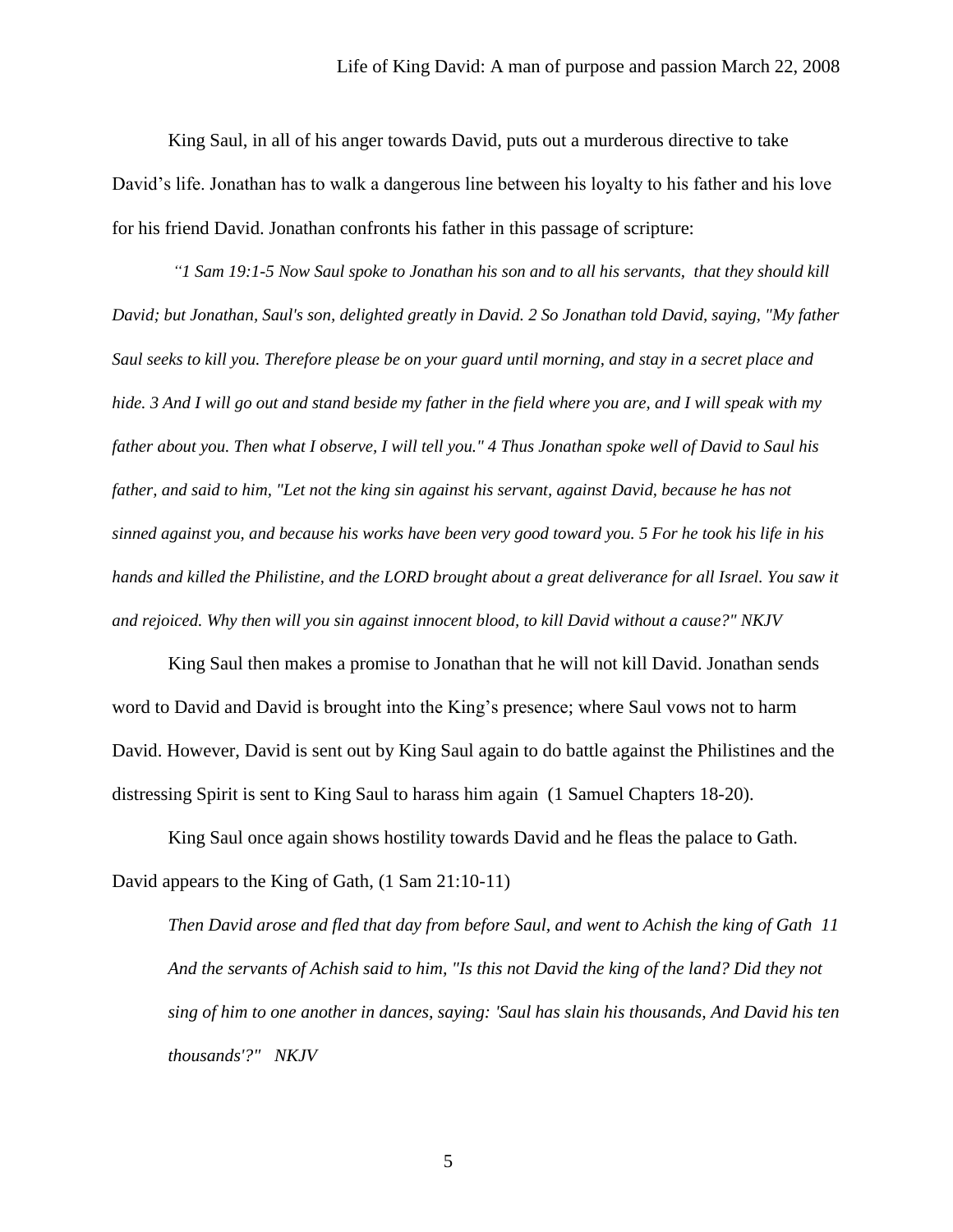At this point, David starts to fall down and fake insanity in *1 Samuel 21:12 that saliva falls from David's beard;* he does this so the King will not harm him and not think that he is a threat.

King Saul still has his soldiers to pursue David, take David's life again. In King Saul's mind, he is preserving his son Jonathan's family line. David later finds refuge in the Cave of Adullam to hide from King Saul and his army. As David hides in the caves, he writes some of the most moving Psalms and poems about his feelings and experiences of the time. This gives Bible Students more insight as to what David was feeling and his reactions to the circumstances that he was facing. Little did David know that he would face many uncertain circumstances as King, as a husband and as a father. David is running from King Saul, to his wife Michal his friend Jonathan and the Prophet Samuel; while all the time he should be seeking rest in the arms of LORD. I think David finally starts to understand somewhat as I read

#### *Psalm 142:5-7,*

*5 I cried out to You, O LORD: I said, "You are my refuge, My portion in the land of the living. 6 Attend to my cry, For I am brought very low; Deliver me from my persecutors, For they are stronger than I. 7 Bring my soul out of prison, That I may praise Your name; The righteous shall surround me, For You shall deal bountifully with me."* NKJV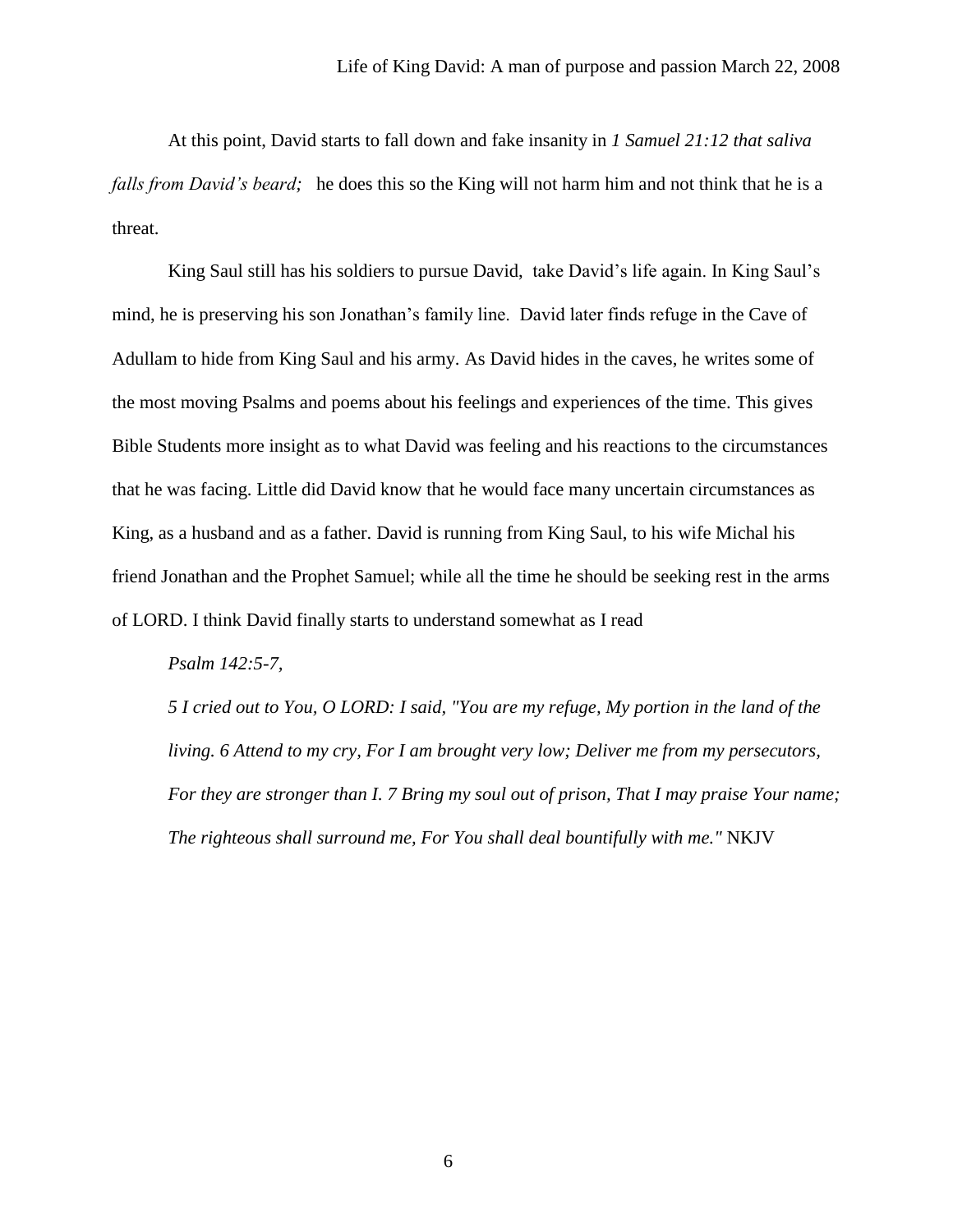#### Chapter 4

#### "David Prepares the Kingdom"

In 1 Samuel Chapter 25 we see that David has amassed an army of four hundred men. David begins to get hostile toward his circumstances. David learns that King Saul gives his daughter, Michal, who is also David's wife to another man. I am sure that David wondered; if God was even there in his circumstances; we know that God was there. Here, David is anointed to be the next king; he is being chased by King Saul who wants David dead, then his wife is given to another man*. (1 Sam 25:44 44 But Saul had given Michal his daughter, David's wife, to Palti the son of Laish, who was from Gallim.) NKJV*

In 1 Samuel Chapter 25 we see David tired of running, sad with life, and confused as to what is happening. David flees to Engedi to try to make the best of his life, along with his army in tow. David and his army being sort of "Good Guys", volunteer to protect the herds of a man named Nabal. David's men are tired and hungry; in an effort to gain some type of supplies to feed his men, David hopes that Nabal will be gracious at and least offer to feed this hungry crowd.

David sends his messenger to Nabal and they tell Nabal, that they have been watching over his flock; and in return they asked Nabal to give them favor and bestow a blessing. Nabal, who very name means "Fool", rejects David's request. The messenger returns to David and tells him that the request had been rejected. David, bent on revenge gets his sword to strike Nabal and take what he needs. David is stopped on the way by Nabal's wife, Abigail.

Abigail discerning the time and that David may kill her husband takes supplies and meets David and their paths cross. Abigail being humble approaches David with the reverence that is due a King. We see how Abigail handles David in this passage: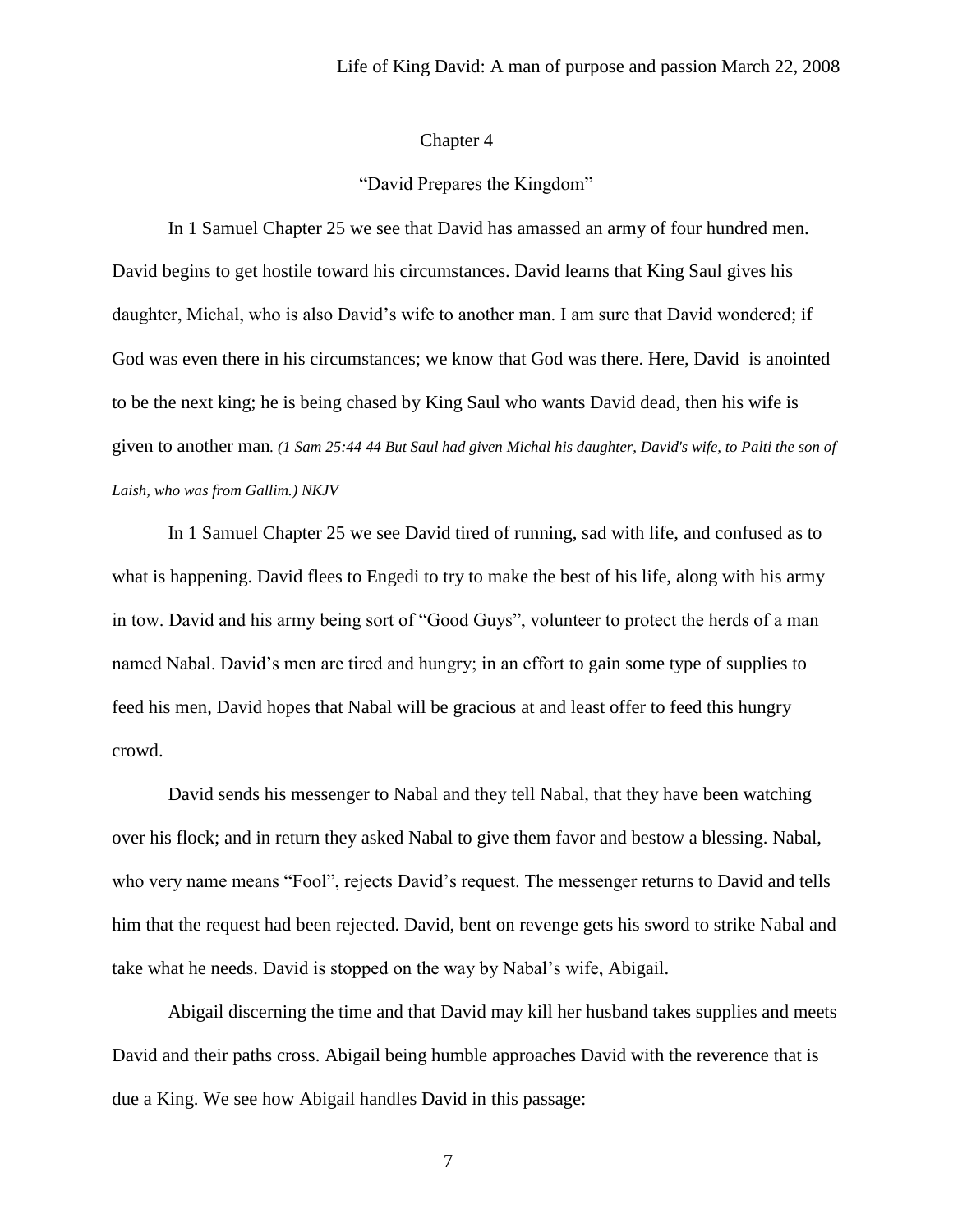*1 Sam 25:29-31He shall sling out, as from the pocket of a sling. 30 And it shall come to pass, when the LORD has done for my lord according to all the good that He has spoken concerning you, and has appointed you ruler over Israel, 31 that this will be no grief to you, nor offense of heart to my lord, either that you have shed blood without cause, or that my lord has avenged himself. But when the LORD has dealt well with my lord, then remember your maidservant." NKJV*

Later we see that Abigail's words cool the hot head of David. We see in 1 Samuel 25:37- 38 Nabal dies, and David takes Abigail as his wife in 1 Samuel 25:42 and we see that although David mourned the loss of his wife Michal, God restores David with Abigail as his bride. We see God's goodness and love reflected in this story. These events give David insight when he assumes the throne from King Saul.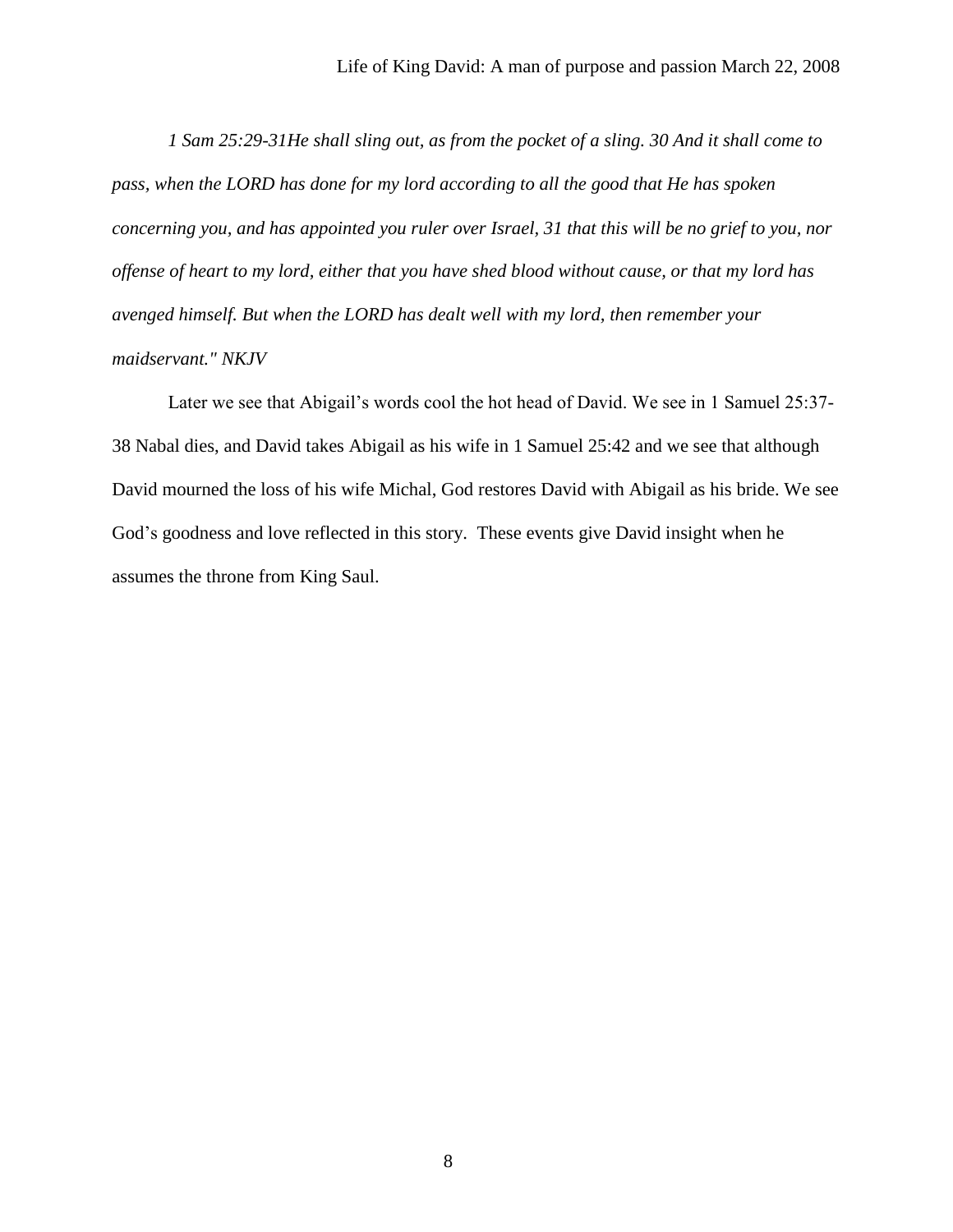## Chapter 5

#### "King David's Rule"

King Saul and his son Jonathan are killed in a battle. David hears of the news and mourns the loss of the King and his beloved friend Jonathan in 2 Samuel 1:17-27.

King David had been anointed, now he is appointed by the people of Hebron to assume the throne as God had ordained years before.

We see King David during his rule take multiple wives and practice polygamy. During the reign of King David, while he is on his roof he sees Bathsheba bathing on a nearby roof. His heart is filled with lust. He sends a servant to fetch Bathsheba; King David has an affair with Bathsheba and she conceives a son. King David tries to cover up his sin, by having Bathsheba's husband Uriah, a soldier of his, put in the thick of the battle, and in the front lines to ensure his death and with that, to conceal his sinful affair. Uriah is killed and this frees Bathsheba to marry the King. King David and Bathsheba's son dies shortly after birth. God sends the prophet Nathan to confront King David and expose his sin. King David repents and laments his choices but the consequences of his sin are great; God tells David that he will not build the temple of God. This is a task that is given to King Solomon, the second child of King David and Bathsheba.

We see after King David commits the sin of adultery that leads to murder, his household is in turmoil and upheaval during his entire reign; his children are a mess and when King Solomon dies, the Kingdom is split. However, God promises King David that Messiah will come out of his family line and there will be no end to his Kingdom. One thing that I see David truly understand is the covenant that God had with David in Psalm 51:1-7.